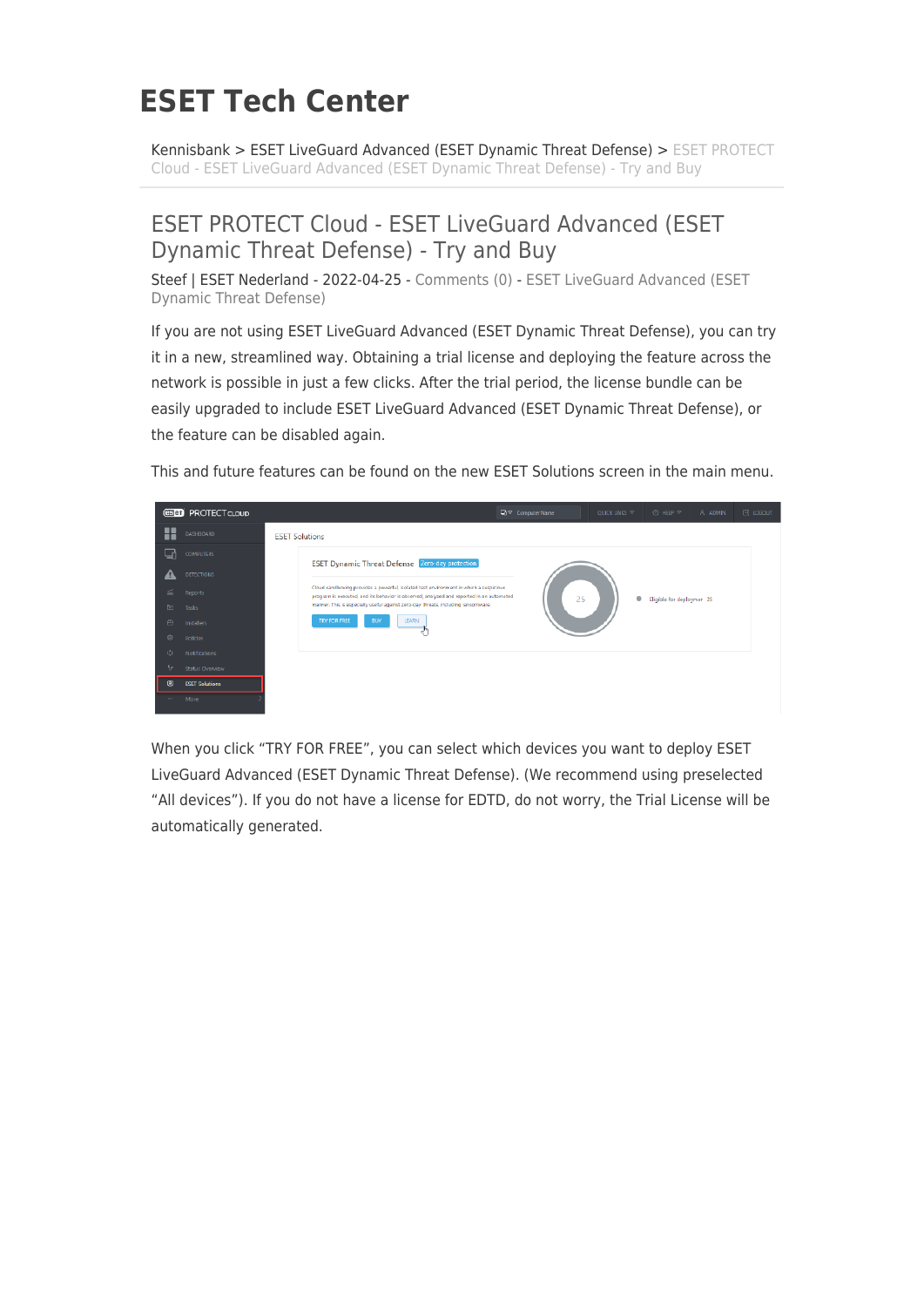

Then you just need to accept the Terms of use and click "START TRIAL AND DEPLOY"

| esen PROTECT CLOUD    |                                                                                                                                                                                   | □ Computer Name | $③$ HELP $\nabla$<br>QUICK LINKS $\nabla$ | $\overline{\mathbb{R}}$ LOGOUT<br>2 ADMIN               |
|-----------------------|-----------------------------------------------------------------------------------------------------------------------------------------------------------------------------------|-----------------|-------------------------------------------|---------------------------------------------------------|
| x<br>DASHBOARD        | <b>ESET Solutions</b>                                                                                                                                                             |                 |                                           | ж                                                       |
| 급<br><b>COMPUTERS</b> | <b>ESET Dynamic Threat Defense</b> Zero-day protection                                                                                                                            |                 | take a few minutes.                       | ESET Dynamic Threat Defense is being deployed. This may |
| <b>DETECTIONS</b>     |                                                                                                                                                                                   |                 |                                           |                                                         |
| z.<br>Reports.        | Cloud sandboxing provides a powerful, isolated test environment in which a suspicious<br>program is executed, and its behavior is observed, analyzed and reported in an automated | 25              | ٠                                         | Eligible for deploymer 25                               |
| $D =$<br>Tasks        | manner. This is especially useful against zero-day threats, including ransomware.                                                                                                 |                 |                                           |                                                         |
| 凸<br>Installers       | BUY<br>LEARN<br><b>TRY FOR FREE</b>                                                                                                                                               |                 |                                           |                                                         |
| ⊙<br>Policies         |                                                                                                                                                                                   |                 |                                           |                                                         |
|                       |                                                                                                                                                                                   |                 |                                           |                                                         |

In a few moments, you will be notified about successful deployment.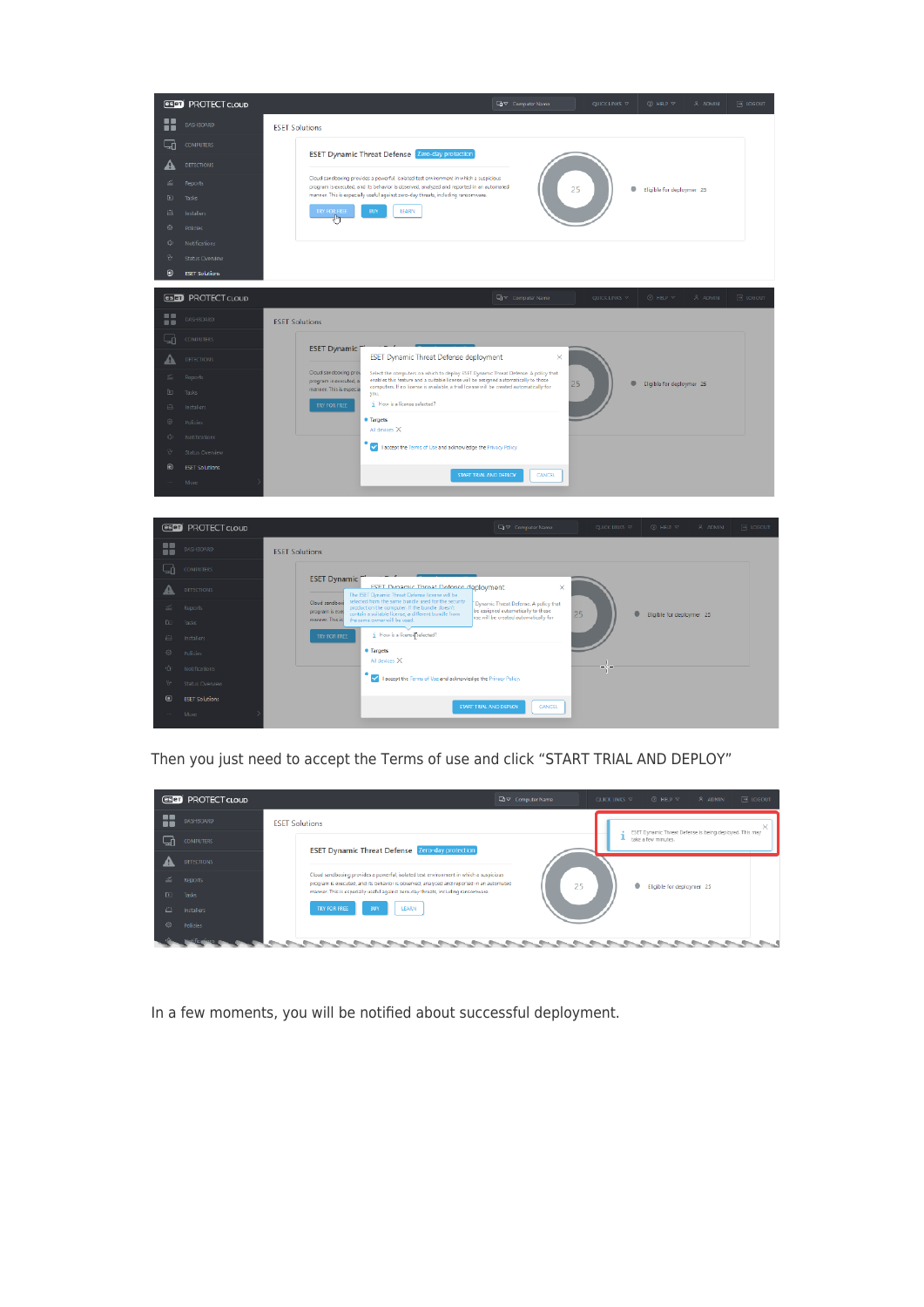

In some cases, you can decide to deploy this product only on specific devices or groups. Don't worry. You can come back anytime to the "ESET Solutions" section and deploy EDTD on the rest of the network where the eligible products are installed.

|                | <b>GSBD</b> PROTECT CLOUD |                                                                                                                                                                                                                                                        | ■マ Computer Name                                                                                                                                                                                                                                       | <b>QUICK LINKS TP</b>   | <b>C HELP P</b> |
|----------------|---------------------------|--------------------------------------------------------------------------------------------------------------------------------------------------------------------------------------------------------------------------------------------------------|--------------------------------------------------------------------------------------------------------------------------------------------------------------------------------------------------------------------------------------------------------|-------------------------|-----------------|
| 쁣              | DASHEOARD                 | <b>ESET Solutions</b>                                                                                                                                                                                                                                  |                                                                                                                                                                                                                                                        |                         |                 |
| g,             | <b>COMPUTERS</b>          | <b>ESET Dynamic Threat Defense Zero-day protection</b>                                                                                                                                                                                                 |                                                                                                                                                                                                                                                        |                         | $\circledcirc$  |
|                | DETECTIONS                |                                                                                                                                                                                                                                                        |                                                                                                                                                                                                                                                        |                         |                 |
| s.             | Reports                   | Cloud gandboxing provides a powerful, isolated test environment in which a suspicious program is executed, and its behavior is<br>obsen d, analyzed and reported in an automated manner. This is especially useful against zero-day threats, including |                                                                                                                                                                                                                                                        |                         |                 |
| 面              | Tasks                     | ransd<br>Fore.                                                                                                                                                                                                                                         |                                                                                                                                                                                                                                                        | "gible for deploymen 13 |                 |
| 当              | Installers                | <b>LEARN</b><br><b>REMOVE</b><br>DEPLOY<br>BUY                                                                                                                                                                                                         | <b>ESET Dynamic Threat Defense deployment</b>                                                                                                                                                                                                          | $\times$                |                 |
| $\odot$<br>ŵ.  | Policies<br>Netifications | Vour trial license will expire in 13 days                                                                                                                                                                                                              | Select the computers on which to deploy ESET Dynamic Threat Defense. A policy that<br>enables this feature and a suitable license will be assigned automatically to those<br>computers. If no paid license is available, a trial license will be used. |                         |                 |
| $\eta_{\rm c}$ | Status Overview           |                                                                                                                                                                                                                                                        | How is a license selected?                                                                                                                                                                                                                             |                         |                 |
| $\odot$        | <b>ESET Solutions</b>     |                                                                                                                                                                                                                                                        | · Targets<br>All devices X                                                                                                                                                                                                                             |                         |                 |
|                |                           |                                                                                                                                                                                                                                                        | CANCEL<br><b>DEPLOY</b>                                                                                                                                                                                                                                |                         |                 |

In specific countries (depending on where the original license was purchased), customers will be redirected to the system to buy a license. For now the following countries are supported: the United Kingdom, Germany, Spain. In other cases, customers will be redirected to a generic page

(https://www.eset.com/int/business/upgrade-your-business-security-with-cloud-sandbox/), or when the existing bundle is not suitable for the upgrade (original bundle already contains ESET LiveGuard Advanced (ESET Dynamic Threat Defense)), the button "BUY", will be hidden:



Last but not least, when you are not satisfied with the trial, we can everything revert to the previous/original state by clicking "REMOVE":